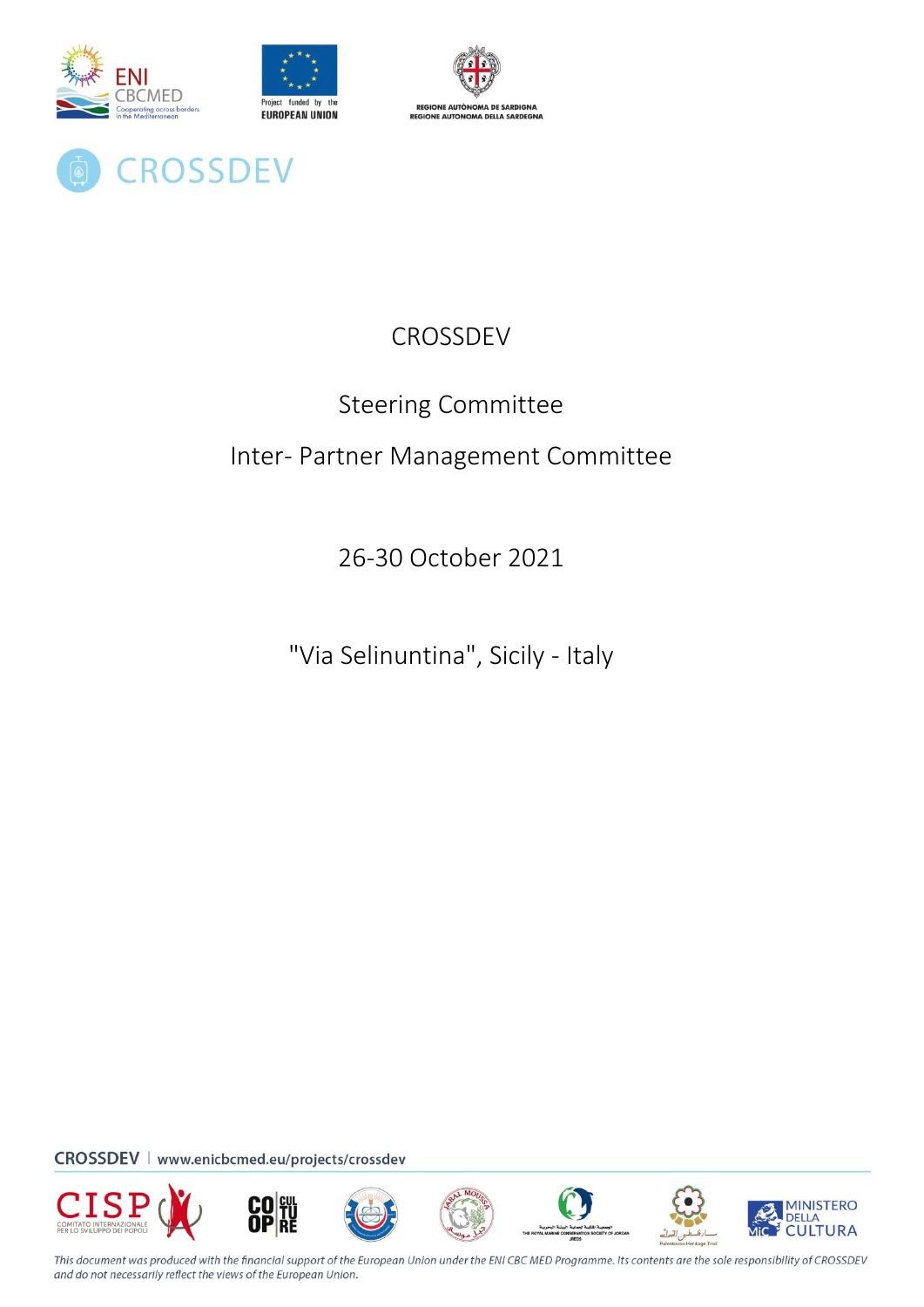# MAIN OBJECTIVES OF THE STEERING COMMITTEE

- Presentation of the tourist product "Via Selinuntina" in Sicily lessons learned and assessment
- Identification of milestones of the third year plan and conclusion of the project
- Agree on a detailed action and financial plan
- Assessing target values achievement and tourist products development
- Team building  $\circled{c}$

# DRAFT agenda

# Day 1

October 26 – participants arrival late afternoon / evening

transfer to the hotel and accommodation in "Casa Mirabile Relais" contrada Agareni, snc, 92013, 92013 Menfi AG, Italia"

20:00 Dinner in hotel

# Day 2

# October 27 – CROSSDEV Tourism product in Sicily - visit to Via Selinuntina main attractions

Morning

8.30 Departure (by BUS)

Visit to: The Leopard Literary Park and the Museum of Memory of Santa Margherita Belice, Poggioreale Ghost Town, the ruins of Montevago, the Cretto di Burri and the Gibellina Museum of Contemporary Art.

14.00 Lunch in Santa Margherita Belice

Afternoon

15.30 visit to Sambuca (explanation of the one euro houses project, airbnb house, domus and taberna ITER VITIS)

18.00 team building activities: cooking class at Palazzo Panitteri Taberna Iter Vitis

transfer to the hotel

# Day 3

––

October 28 CROSSDEV Tourism product in Sicily Visit to Via Selinuntina main attractions

9.30 visit of the Archaeological Park of Selinunte (2 hours guided tour by CoopCulture)

12.00 lunch on the sea

CROSSDEV | www.enicbcmed.eu/projects/crossdev



2

This document was produced with the financial support of the European Union under the ENI CBC MED Programme. Its contents are the sole responsibility of CROSSDEV and do not necessarily reflect the views of the European Union.